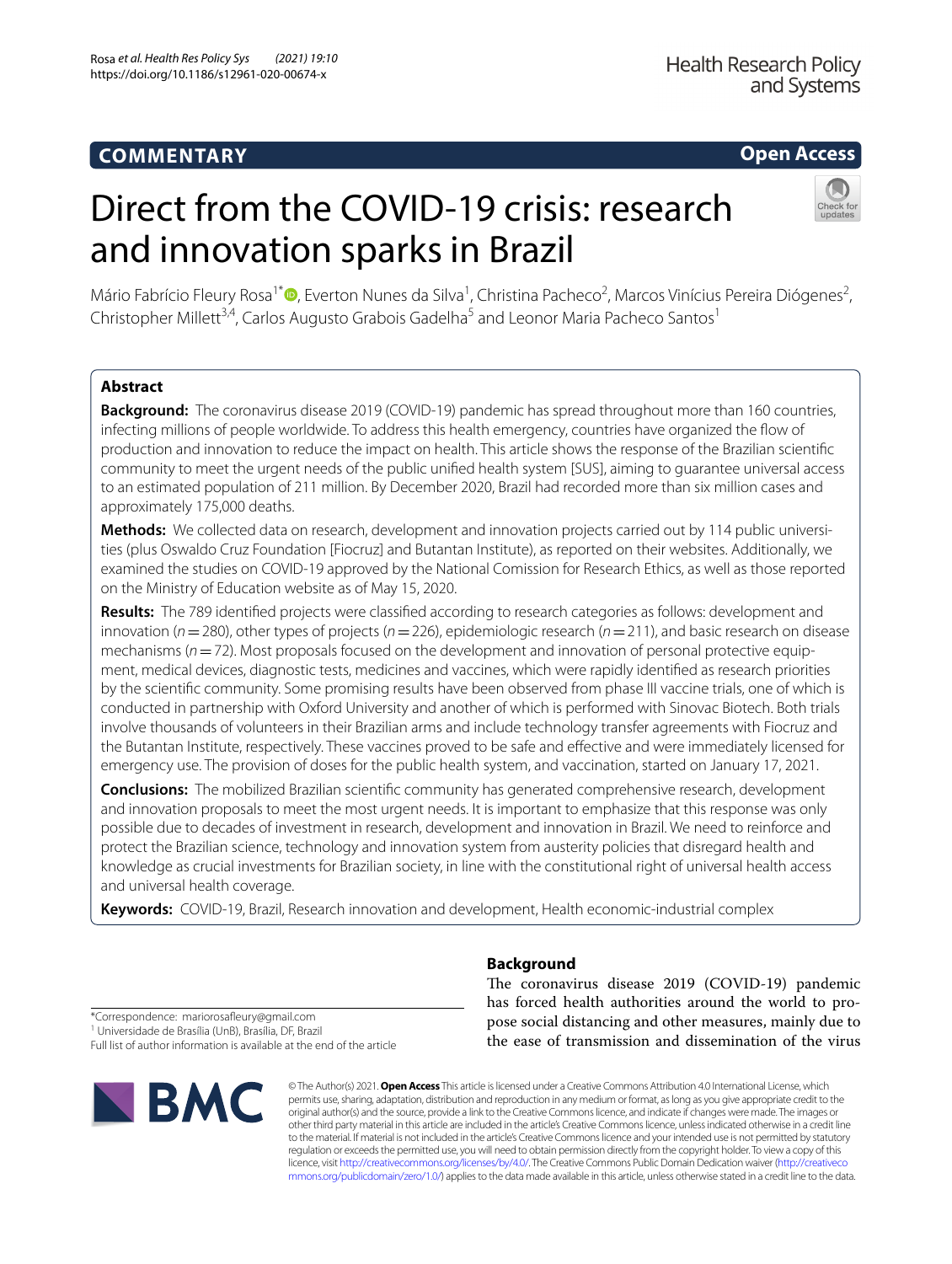through the air  $[1]$  $[1]$ . In addition to personal protective equipment (PPE) for populations and health professionals, products such as mechanical respirators have become essential to combat the deadly impact of the pandemic. The disease has spread to more than 160 countries, infecting millions of people globally. Estimates of severe cases have been the main concern of health authorities worldwide [\[2](#page-5-1)].

This global health emergency has demanded urgent responses to lessen the impact of the pandemic, forcing the international scientifc community to develop and improve interventions that can assist public policies in slowing the spread of the pandemic in their communities. In Brazil, the research, development and innovation (RD&I) sectors have sufered severe budget cuts since 2018 [[3\]](#page-5-2). Recently, government officials have denied scientific findings by saying "So what!" as described in *The Lancet* editorial, "COVID-19 in Brazil: So What?" [\[4](#page-5-3)]. However, universities and public research centers have remained focused on their social responsibility and have continued to work diligently to help control and mitigate the COVID-19 pandemic, using a voluntary work force and the existing research infrastructure in a clear demonstration of strong institutional resilience.

On February 26, 2020, the frst case of COVID-19 was identifed in Brazil. By May 15, when we conducted this survey, 218,000 confrmed cases and 14,000 deaths due to COVID-19 had been reported. These figures had jumped to six million cases and 175,000 deaths by December 2020; with regard to the number of cases and deaths, Brazil ranks third internationally. This illustrates the challenge facing our public Unifed Health System (SUS) in providing universal access to care and universal health coverage, as recommended by the Pan American Health Organization (PAHO) [\[5](#page-5-4)] and guaranteed by the Brazilian Constitution, to an estimated population of 211 million in a country with a vast territory and wide regional and social inequalities [\[6](#page-5-5)].

Given this context, this article investigates how the Brazilian scientifc community responded during the very early stages of the COVID-19 epidemic.

#### **The research and development (R&D) scenario in Brazil**

The Brazilian science and technology  $(S&T)$  system is composed of public universities and public research centers; this helps to explain how health research has developed in Brazil over time. Research in the area of COVID-19 shows that even with the scarcity of funding, universities and public research centers support national scientifc development.

In Brazil, scientifc research in the feld of public health in the early twentieth century encouraged the development of the national health research systems [\[7](#page-5-6)], starting with the creation of public research centers such as the Oswaldo Cruz Foundation (Fiocruz) in Rio de Janeiro in 1900 and the Butantan Institute in São Paulo in 1901. The creation of the Brazilian Academy of Sciences (ABC) followed shortly thereafter, in 1916. The history of Brazil's health research system is intertwined with the creation of a network of publicly funded universities. The frst public university was Amazonas Federal University, founded in 1909, followed by substantial federal government investments that led to the creation of 36 universities by 1974. After three decades of stagnation and deterioration (1975–2004), investments in higher education accelerated substantially under Presidents Lula and Dilma (2003–2016). They launched the "Restructuring and Expansion of Federal Universities Project," REUNI (2003–2012), which created 15 new universities, in addition to refurbishing installations, infusing the faculty with qualifed researchers, increasing available spaces for students in undergraduate courses, expanding the availability of evening courses and promoting pedagogical innovations, all with the aim of reducing social inequalities in the country  $[8]$  $[8]$ . In fact, 23% of the existing federal universities started during this period, resulting in an unprecedented democratization of access to high-level education. At present, this network of public universities encompasses 68 highly qualifed and autonomous universities that are completely free (unlike universities in the United States and European countries) and offer scholarships (tax-free) for undergraduate and graduate (masters, doctoral) students as well as postdocs. In addition, there are 41 public universities maintained by state governments and five financed by municipal governments. This network of 114 institutions [[9](#page-5-8)] is undoubtedly an important and integral part of the scientifc and cultural heritage of the nation [\[10](#page-5-9)].

The implementation of the national science and technology policy started in 1951, with the creation of the National Council for Scientifc and Technological Development (CNPq) and the Coordination for the Improvement of Higher Education Personnel (CAPES), which contributed to transforming universities and public research centers into vectors for RD&I. From 2004 to 2014, the coordinated efforts of the Ministry of Health's Department of Science and Technology (DECIT), CNPq and CAPES encouraged the establishment of a health science, technology and innovation policy [[11](#page-5-10)]. In addition, an agenda of health research priorities was generated and implemented, with 3586 projects fnanced [\[12](#page-5-11)]. Starting in 2004, federal RD&I investments were also on the rise. A recent report from the Brazilian Institute of Applied Economic Research (IPEA) analyzed RD&I expenditures from 2000 to 2020. Prior to 2004, the expenditures amounted to approximately R\$4 million per year. This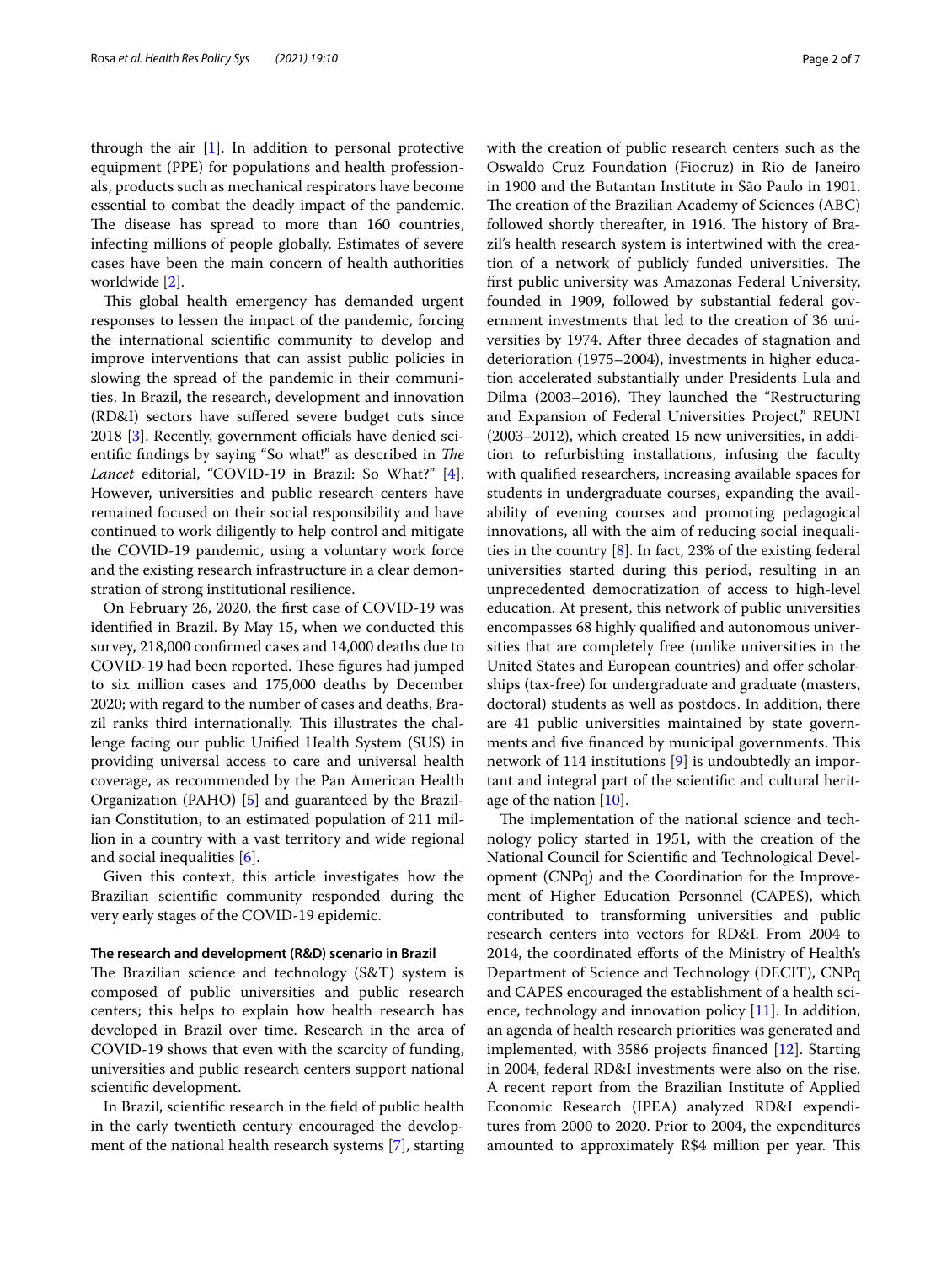amount increased steadily, reaching R\$13 million in 2015, but afterwards sharp reductions occurred, and by 2018 the budget had been reduced to R\$5.1 million [\[3](#page-5-2)].

Brazil ranked 13th in international scientifc publications in 2015  $[11]$  $[11]$ . The development of the public university research infrastructure, as mentioned before, together with federal RD&I investments from 2004 to 2015 were decisive factors facilitating the achievement of this rank [\[3](#page-5-2)].

# **Development, innovation and the health economic‑industrial complex in Brazil**

Because of the COVID-19 public health emergency, societies in virtually all countries had to organize their fow of production and innovation in the hope of reducing the impact on the health systems and guaranteeing adequate health care for the population. The RD&I sectors in each country have assumed the immense responsibility of generating the domestic responses to reduce the impacts on the healthcare and economic systems of their regions because, given the magnitude of this pandemic, imports of healthcare products and supplies are limited by the scarcity of products on the international market. Those countries with established health production systems (that involve diferent production chains) are more likely to avoid shortages of raw materials and fnished products that are essential for combatting the pandemic.

However, in Brazil, the knowledge generated by ongoing research that led to Brazil ranking 13th in terms of scientifc publications did not lead to proportional advances in the development of organizational processes and technologies. This could explain why, in 2016, Brazil ranked 69th on the Global Innovation Index. During the pandemic, Brazilian universities struggled to overcome the wide disparity between the high level of production of scientifc knowledge and the low level of scientifc innovation. In the "ecosystem" of economic and social development in which the production sector and government participate, the university sector must play a fundamental role in transforming knowledge into solutions that confer benefts to society [[13\]](#page-5-12).

From 2004 to 2015, a concerted effort was made in Brazil to stimulate the triple helix model of innovation, which describes the interactions among universities, industries and governments [[14](#page-5-13)]. Such interactions are considered key to innovation in increasingly knowledge-based societies, such as China, as well as in other developing countries  $[15]$  $[15]$ . The paradigm known as the Brazilian health economic-industrial complex (HEIC) considers the health sector to be part of the production and innovation system that generates wealth and jobs; this concept was present in the advancement of SUS in recent decades, during which it operated in accordance with the market. The rationale that guided the public policies resulting from this paradigm emphasized the systemic approach and the use of states' purchasing power to push sectorial development  $[16]$ . From this point of view, the health sector is part of the developmental agenda and supports innovation and economic development through health industrial complexes [\[17](#page-6-0)].

Given this context, this article investigates how the Brazilian scientifc community has responded to the threat of COVID-19. The knowledge accrued by universities, institutes and public health research centers was challenged by the COVID-19 pandemic, and the scientifc sector responded immediately by producing health solutions to mitigate the destructive progress of the ongoing pandemic. We intend to show the immediate response and commitment of the Brazilian scientifc community. Most of these actions were taken as the result of the scientists' own initiative and desire to meet the most urgent needs of the population afected by COVID-19, and not in response to specifc calls for proposals.

### **Methods**

To analyze the actions taken by Brazilian scientists to meet the needs arising from the COVID-19 pandemic, we collected official RD&I projects carried out by 114 Brazilian public universities (plus Fiocruz and Butantan), as reported on their institutional websites (access May 10–15, 2020). Additionally, we examined all the studies on COVID-19 that had been submitted to and approved by the National Comission for Research Ethics (CONEP) as of May 15, 2020 [\[18\]](#page-6-1). Third, we analyzed all the RD&I proposals available on the Ministry of Education official website on May 15, 2020, which were obtained with webscraping computational tools.

We then analyzed and classifed the projects into categories according to information obtained from the proposals' titles and/or summaries. The following categories emerged:

Basic research on disease mechanisms: genetic sequencing, viral mutations, physiopathology, immunological profles and clinical manifestations of COVID-19.

Epidemiologic research: distribution and evolution of the disease, risk factors for COVID-19.

Development and innovation (D&I), organized into fve subcategories: (a) personal protective equipment (PPE): face shields, masks, disinfection mechanisms; (b) medical devices: respirators, ventilators, mobile ICUs; (c) diagnostic tests: novel tests, rapid tests, alternative body fuid samples, test accuracy; (d) vaccines: development of vaccines against severe acute respiratory syndrome coronavirus 2 (SARS-CoV-2); (e) medications and therapy: drugs, novel treatments for COVID-19.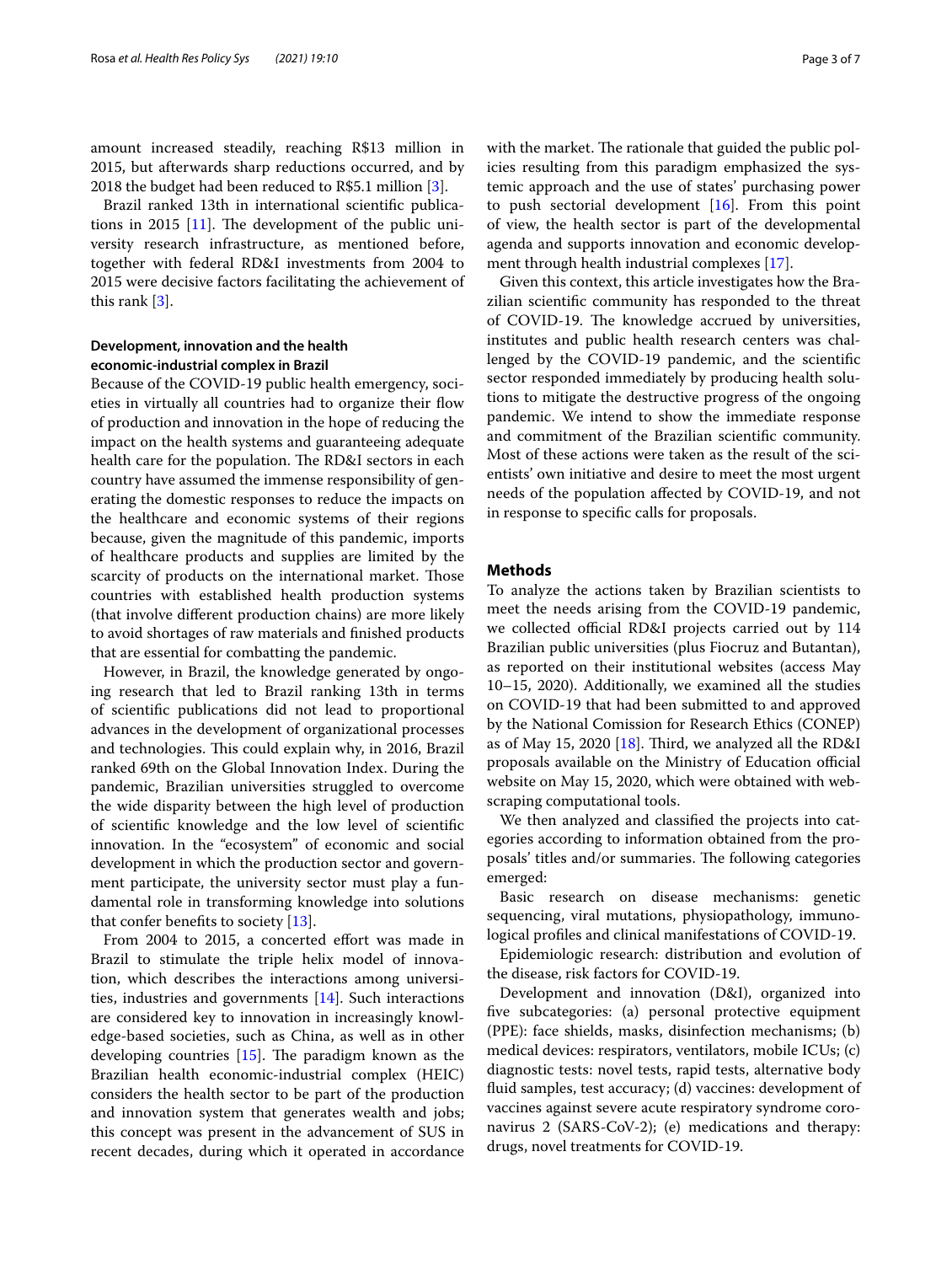Other types of projects: research relevant to COVID-19 and its social, psychological and economic consequences.

The projects under the category of D&I demonstrate the potential for developing new technologies, resulting in the transfer of technology from universities to the production sector and interactions with the health economic-industrial complex.

## **Results and discussion**

There was a rapid reaction from Brazilian scientists; the search on the official websites of each of the 114 public universities, which are distributed throughout Brazil, retrieved information on 551 R&D projects, the majority of which originated in the Southeast region. As of May 15, 2020, scientists had presented 270 research protocols related to COVID-19 to CONEP, including 46 clinical trials and 224 observational studies, which were located in 24 of the 27 states. Finally, the Ministry of Education's official website reported approximately 73 proposals. In total, 894 initiatives were retrieved; after the elimination of duplicates, 789 RD&I projects were analyzed and are shown in the following tables/figures. The details are provided in Additional fles [1](#page-5-16) (Creation of Public Federal Universities and Public State Universities in Brazil, 1909– 2018), [2](#page-5-17) (Federal investments in research and development. Brazil 2000–2020) and [3](#page-5-18) (Research, development & innovation about COVID-19 by institution, Brazil 2020).

Table [1](#page-3-0) presents the research projects, classified into categories as described before. With regard to the four broad categories, the majority of proposals  $(n=280)$ were D&I projects that focused on PPE, medical devices, diagnostic tests, vaccines and medicines, which were rapidly identifed as research priorities by the scientifc community. These topics are extremely important under the current circumstances for the development of the health economic-industrial complex and the Brazilian capacity to attend to health needs [\[16](#page-5-15)].

The initiatives indicate a focus on translational health research [[19](#page-6-2)] involving the transfer of knowledge generated in the basic sciences to the production of new products such as medicines, equipment, PPE, diagnostic tests and innovative treatment options. These 280 projects aim to bridge the gap between bench research and its application in health [[19,](#page-6-2) [20\]](#page-6-3).

The map of the Brazilian geographic regions in Fig.  $1$ shows the distribution of research proposals developed by public universities, stratifed by the project categories. Public universities from all Brazilian regions

<span id="page-3-1"></span>

<span id="page-3-0"></span>

|                            | Table 1 Research, development and innovation projects focusing on COVID-19 led by public universities and public |  |  |  |  |  |  |
|----------------------------|------------------------------------------------------------------------------------------------------------------|--|--|--|--|--|--|
| health research institutes |                                                                                                                  |  |  |  |  |  |  |

| Research category (number of projects per subcategory) | <b>Number</b> | Proportion (%) |
|--------------------------------------------------------|---------------|----------------|
| Development and innovation (D&I)                       | 280           | 35.6           |
| Personal protective equipment ( $n = 45$ )             |               |                |
| Medical devices ( $n = 36$ )                           |               |                |
| Diagnostic tests ( $n = 89$ )                          |               |                |
| Vaccines $(n=10)$                                      |               |                |
| Medications and therapy ( $n = 100$ )                  |               |                |
| Other types of COVID-19 research projects              | 226           | 28.6           |
| Epidemiologic research                                 | 211           | 26.7           |
| Basic research (focusing on disease mechanisms)        | 72            | 9.1            |
| Total                                                  | 789           | 100.0          |

Brazil, 2020: Additional fle with detailed descriptions available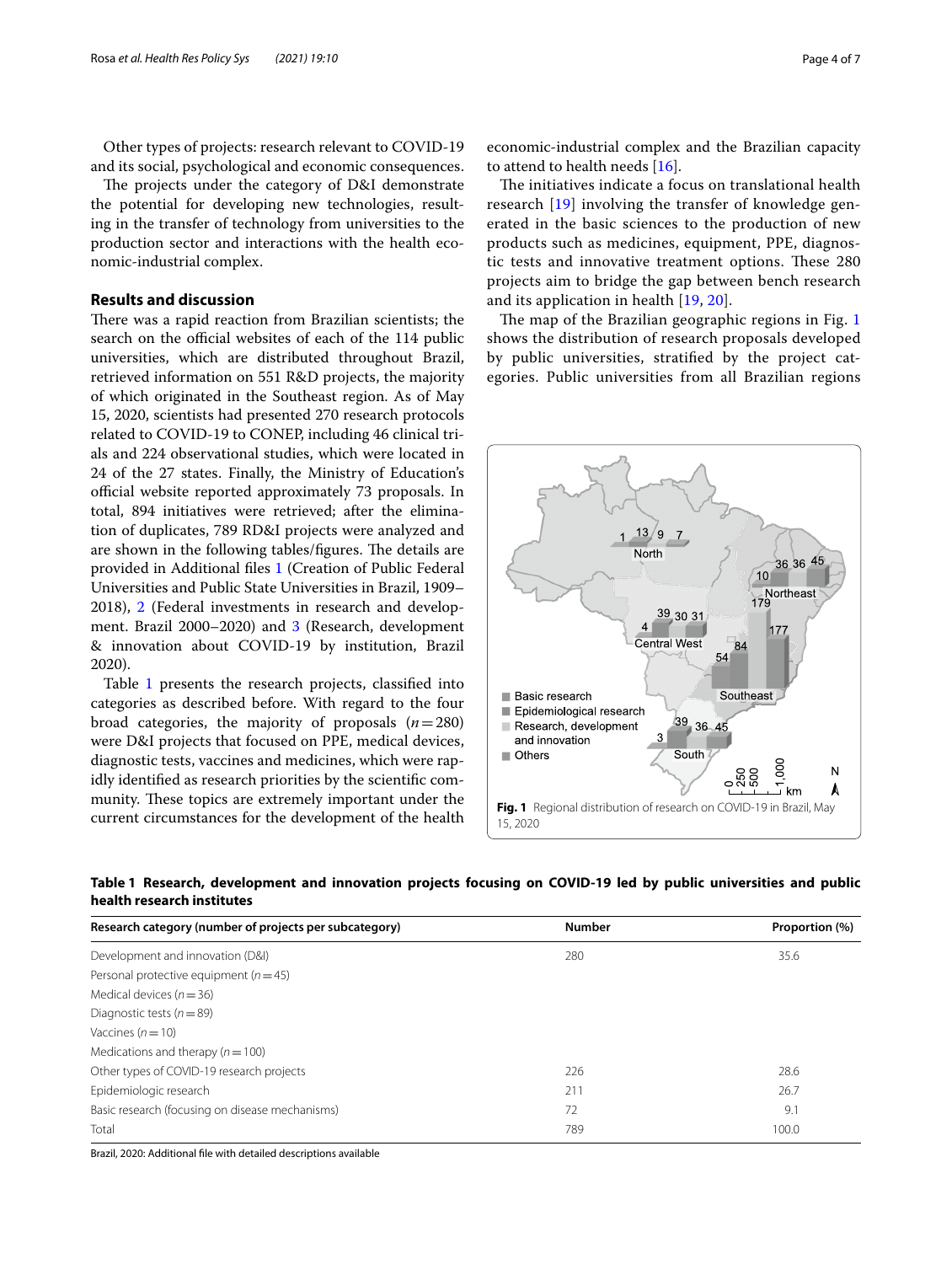were involved. The Southeast and Northeast regions accounted for 55.0% and 16.1% of the proposals, respectively. The Central West, South and North regions accounted for 13.2%, 11.9% and 3.8%, respectively.

In terms of fnancial support, there was information on 140 projects that received funding, 116 of which were developed by federal universities and 24 led by state universities. The project category most likely to receive funds was D&I (25.7%), especially vaccine development (50.0%), as such projects present the health solutions most in line with the urgent needs of the healthcare system (Table [2\)](#page-4-0). At the time of our data collection, the number of research proposals that had received funding was relatively low. This first analysis showed that despite inadequate funding, the Brazilian D&I sector offered scientifc and technological options capable of strengthening the health production chain in response to the public health emergency caused by the spread of COVID-19.

Out of the 789 research projects included and analyzed, there were only 10 vaccine projects (50% of which were fnanced). Considering the highly sophisticated laboratory facilities and clinical requirements for vaccine development, this is reasonable. However, there is evidence that the most promising vaccines for SUS and for the Brazilian population may come from two of these vaccine trials. One candidate vaccine based on the spike (S) glycoprotein is developed in partnership with Oxford University in the United Kingdom. The phase III study is under way and plans to enroll more than 30,000 volunteers worldwide. Brazil will participate in the tests, providing approximately 2000 volunteers under the supervision of the Federal University of São Paulo (UNIFESP)  $[10]$  $[10]$  and Fiocruz  $[21]$  $[21]$ . This partnership involves the production, by Fiocruz, of 100 million doses of the vaccine for the Brazilian population; 30 million doses could be available in December 2020/January 2021 [[21\]](#page-6-4). The other trial was of the CoronaVac vaccine, developed by the Chinese pharmaceutical company Sinovac Biotech, which involved 9000 volunteers in São Paulo, Brazil, in the fnal phase III trial. If proven efective and safe, national production will commence immediately due to technology transfer agreements with Butantan in São Paulo. The provision of doses to the SUS will be possible as early as June 2021 [[22](#page-6-5)].

There are 211 projects classified as epidemiologic research, which include the development of several observatories, surveillance systems and mobile phone apps for COVID-19 monitoring at the local and national levels, especially for vulnerable populations. One example is MONITORA COVID-19, developed by Fiocruz ([https://bigdata-covid19.icict.focruz.br/\)](https://bigdata-covid19.icict.fiocruz.br/), and another is the COVID-19 BR Observatory, established by the Federal University of ABC [\(https://covid19br.github.io/](https://covid19br.github.io/)).

The COVID-19 health emergency is reminding all members of the scientifc community of the reasons we embarked on research careers: we know that research is vital and valuable and can save lives. During this crisis, we are accelerating research production [\[23](#page-6-6)]. It is reassuring that society has come to recognize the fundamental role of solid scientifc evidence [[24\]](#page-6-7).

#### **Conclusions**

Strong mobilization of the Brazilian scientifc community took place in a very short time to respond to the COVID-19 crisis, presenting 789 scientifc proposals to address the most urgent problems posed by the pandemic. The interaction of universities, industries and governments is essential. In the absence of this linkage in Brazil, it is

| Research category (% of financed projects per subcategory) | Number of projects | Number of financed projects | Proportion<br>of financed<br>projects (%) |
|------------------------------------------------------------|--------------------|-----------------------------|-------------------------------------------|
| Research, development and innovation                       | 280                | 72                          | 25.7                                      |
| Personal protective equipment (26.7%)                      |                    |                             |                                           |
| Medical devices (38.9%)                                    |                    |                             |                                           |
| Diagnostic tests (15.7%)                                   |                    |                             |                                           |
| Vaccines (50.0%)                                           |                    |                             |                                           |
| Medications and therapy (27.9%)                            |                    |                             |                                           |
| Other types of COVID-19 research projects                  | 226                | 13                          | 5.8                                       |
| Epidemiologic research                                     | 211                | 40                          | 19.0                                      |
| Basic research (focusing on disease mechanisms)            | 72                 | 15                          | 20.8                                      |
| Total                                                      | 789                | 140                         | 17.7                                      |

<span id="page-4-0"></span>**Table 2 Research, development and innovation projects with fnancial support focusing on COVID-19 led by public universities and public research institutes**

Brazil, 2020: Additional fle with detailed descriptions available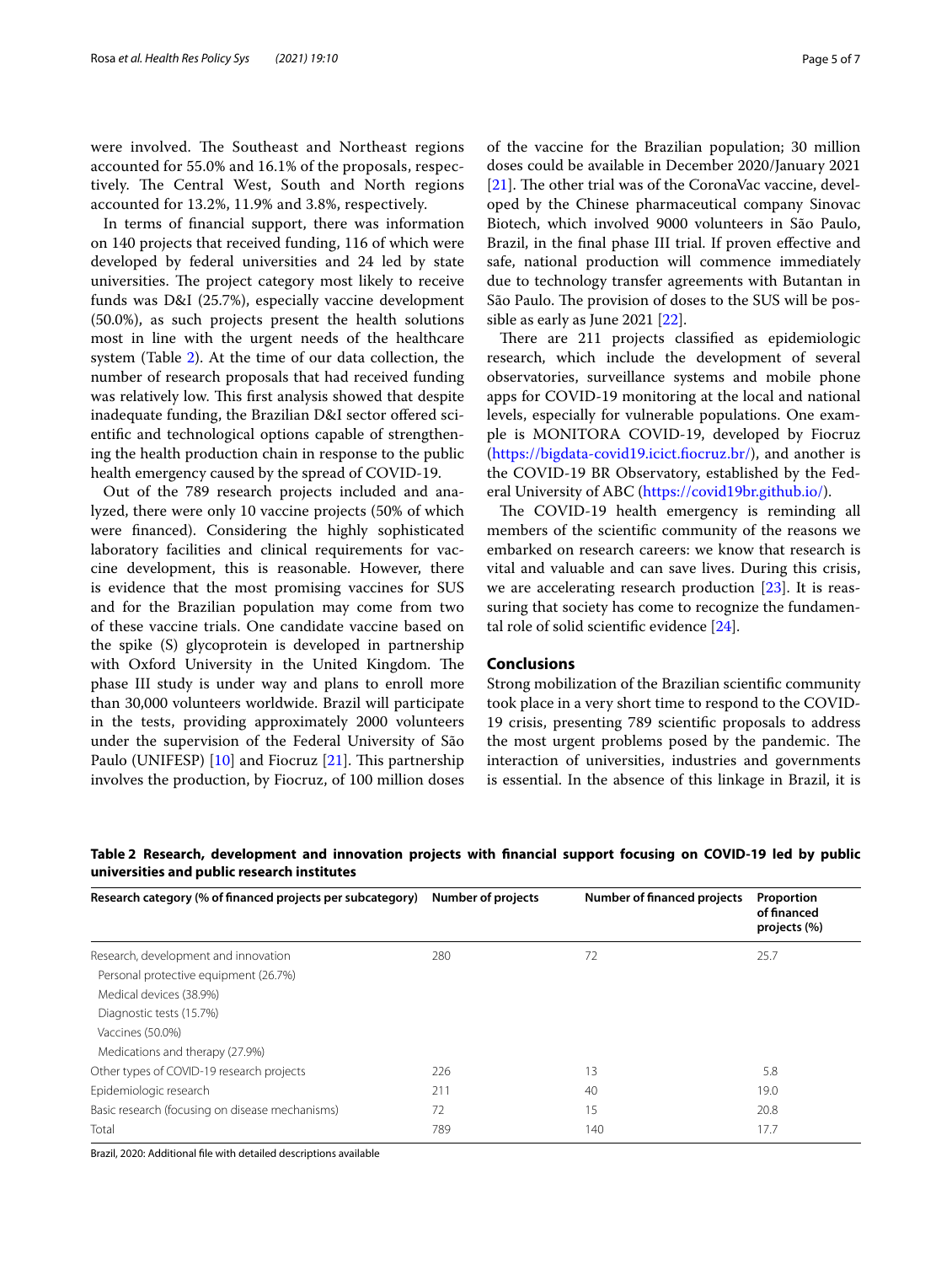virtually impossible to perform translational research, that is, to take the results from the bench to the bedside, and from there to the healthcare system. It is necessary to enhance and encourage the interaction between universities and public research centers, which are involved in the production of scientifc knowledge, and private companies, which specialize in production on an industrial scale.

However, it must be emphasized that the rapid response observed in this survey was only possible due to decades of investment in the RD&I system in Brazil. We need to reinforce and protect this system from austerity policies that disregard health and knowledge as crucial investments for Brazilian society, in line with the constitutional right to universal health access and universal health coverage.

## **Supplementary Information**

The online version contains supplementary material available at [https://doi.](https://doi.org/10.1186/s12961-020-00674-x) [org/10.1186/s12961-020-00674-x.](https://doi.org/10.1186/s12961-020-00674-x)

<span id="page-5-17"></span><span id="page-5-16"></span>**Additional fle 1**: Creation of Public Federal Universities and Public State Universities in Brazil 1909–2018.

<span id="page-5-18"></span>**Additional fle 2**: Federal investments in research and development in Brazil 2000–2020.

**Additional fle 3**: Research, development & innovation about COVID-19 by institution, Brazil 2020.

#### **Abbreviations**

PPE: Personal protective equipment; SUS: Unifed Health System; PAHO: Pan American Health Organization; Fiocruz: Oswaldo Cruz Foundation; ABC: Brazilian Academy of Sciences; REUNI: Restructuring and Expansion of Federal Universities Project; CNPq: National Council for Scientifc and Technological Development; CAPES: Coordination for the Improvement of Higher Education Personnel; RD&I: Research, development and innovation; DECIT: Ministry of Health's S&T Department; IPEA: Institute of Applied Economic Research; HEIC: Brazilian health economic-industrial complex; UNIFESP: Federal University of São Paulo; D&I: Development and innovation.

#### **Acknowledgements**

We would like to thank the following volunteers (undergraduate and graduate students) who collected data from universities' websites: AKP Silva, CF Pedrosa, CM Maia, FDPD Lima, DEC Santana, DM Gabriel, DCP Morais, GL Ribeiro, JLS Braz, JC Nascimento, KB Noleto, LM Santos, PVM Batista, RM Freitas, SS Silva, SMS Felipe, TS Chaves and YS Silva.

#### **Authors' contributions**

All the authors contributed to the theoretical-methodological conception of the study. CP, LMPS, MVPD and MFFR collaborated in data acquisition, analysis and interpretation. MFFR and LMPS generated the fnal version of the article. All authors read and approved the fnal manuscript.

#### **Funding**

No funds were used to conduct this study. One of the authors (CP) is a postdoctoral fellow in computer science at the State University of Rio Grande do Norte, with a scholarship from the Coordination for the Improvement of Higher Education Personnel (CAPES).

#### **Availability of data and materials**

All data generated or analyzed during this study are included in this published article and its Additional information fles.

#### **Ethics approval and consent to participate** Not applicable.

# **Consent for publication**

Not applicable.

#### **Competing interests**

The authors declare that they have no competing interests.

#### **Author details**

<sup>1</sup> Universidade de Brasília (UnB), Brasília, DF, Brazil. <sup>2</sup> Universidade Estadual do Rio Grande do Norte (UERN), Mossoró, RN, Brazil.<sup>3</sup> Imperial College London, London, England, United Kingdom. 4 Universidade de São Paulo (USP), São Paulo, Brazil.<sup>5</sup> Fundação Oswaldo Cruz (Fiocruz), Rio de Janeiro, Brazil.

#### Received: 15 July 2020 Accepted: 16 December 2020 Published online: 21 January 2021

#### **References**

- <span id="page-5-0"></span>1. Yang J, Zheng Y, Gou X, Pu K, Chen Z, Guo Q, et al. Prevalence of comorbidities and its efects in patients infected with SARS-CoV-2: a systematic review and meta-analysis. Int J Infect Dis. 2020;94:91–5.
- <span id="page-5-1"></span>2. OPAS. Organização Pan-Americana de Saúde. Folha informativa COVID-19 - Escritório da OPAS e da OMS no Brasil. 2020. [https://www.paho.org/bra/](https://www.paho.org/bra/index.php?option=com_content&view=article&id=6101:covid19&Itemid=875) index.php?option=com\_content&view=article&id=[6101:covid19&Itemi](https://www.paho.org/bra/index.php?option=com_content&view=article&id=6101:covid19&Itemid=875) d=875. Accessed 9 May 2020.
- <span id="page-5-2"></span>3. [Institute](https://www.paho.org/bra/index.php?option=com_content&view=article&id=6101:covid19&Itemid=875) of Applied Economic Research (IPEA). Federal investments in research and development: estimates for the period 2000–2020. Brasília: IPEA; 2020.
- <span id="page-5-3"></span>4. The Lancet Editorial. COVID-19 in Brazil: "So what?" 2020;395(10235):P1461. [https://doi.org/10.1016/S0140-6736\(20\)31095-3.](https://doi.org/10.1016/S0140-6736(20)31095-3)
- <span id="page-5-4"></span>5. OPAS. Organização Pan-Americana de Saúde. Strategy for Universal Access to Health and Universal Health Coverage. Washington, D.C., USA. 2014.<https://iris.paho.org/handle/10665.2/28276>. Accessed 31 May 2020.
- <span id="page-5-5"></span>6. Paim J, Travassos C, Almeida C, Bahia L, Macinko J. The Brazilian health system: history, advances and challenges. Lancet. 2011;377(9779):1778–97.
- <span id="page-5-6"></span>7. Pang T, Sadana R, Hanney S, Bhutta Z, Hyder A, Simon J. Knowledge for better health: a conceptual framework and foundation for health research systems. Bull World Health Organ. 2003;81(11):815–820. [https://](https://apps.who.int/iris/handle/10665/72104) [apps.who.int/iris/handle/10665/72104](https://apps.who.int/iris/handle/10665/72104)
- <span id="page-5-7"></span>8. REUNI. Reestruturação e expansão das universidades federais. O que é o REUNI. 2010. <http://reuni.mec.gov.br/o-que-e-o-reuni>. Accessed 12 May 2020.
- <span id="page-5-8"></span>9. e-MEC. Cadastro Nacional de Cursos e Instituições de Educação Superior Cadastro e-MEC. 2017. <http://emec.mec.gov.br/> Accessed 9 May 2020.
- <span id="page-5-9"></span>10. Agência Brasil. Brasil pode ter prioridade no uso da vacina de Oxford contra covid-19. 2020. [https://agenciabrasil.ebc.com.br/saude/notic](https://agenciabrasil.ebc.com.br/saude/noticia/2020-06/brasil-pode-ter-prioridade-no-uso-da-vacina-de-oxford-diz-reitora) [ia/2020-06/brasil-pode-ter-prioridade-no-uso-da-vacina-de-oxford-diz](https://agenciabrasil.ebc.com.br/saude/noticia/2020-06/brasil-pode-ter-prioridade-no-uso-da-vacina-de-oxford-diz-reitora)[reitora.](https://agenciabrasil.ebc.com.br/saude/noticia/2020-06/brasil-pode-ter-prioridade-no-uso-da-vacina-de-oxford-diz-reitora) Accessed 5 June 2020.
- <span id="page-5-10"></span>11. Guimarães R, Santos LMP, Angulo-Tuesta A, Serruya SJ. Defning and implementing a national policy for science, technology, and innovation in health: lessons from the Brazilian experience. Cad Saude Publica. 2006;22:1775–85 (**discussion 86–94**).
- <span id="page-5-11"></span>12. Santos LMP, Moura EC, Barata RDCB, Serruya SJ, da Motta ML, Elias FTS, et al. Fulfllment of the Brazilian agenda of priorities in health research. Health Res Policy Syst. 2011;9:35.
- <span id="page-5-12"></span>13. Fernandes ACS. Brazilian social and economic development depends on science. Braz J Med Hum Health. 2017;5:88–9.
- <span id="page-5-13"></span>14. Rosa MFF, Guimarães SMF, Dominguez AGD, Assis RS, Reis CB, Rosa SDSRF. Development of hard technology for the treatment of diabetic foot: a case study from the perspective of collective health. Saúde Debate. 2019;43:87–100.
- <span id="page-5-14"></span>15. Li R, Weihua F. University-industry-government relations of the Ministry of Industry and Information Technology (MIIT) universities: the perspective of mutual information. PLoS ONE. 2019;14(2):e0211939.
- <span id="page-5-15"></span>16. Gadelha CAG, Temporão JG. Development, innovation and health: the theoretical and political perspective of the Health Economic-Industrial Complex. Ciênc Saúde Coletiva. 2018;23:1891–902.